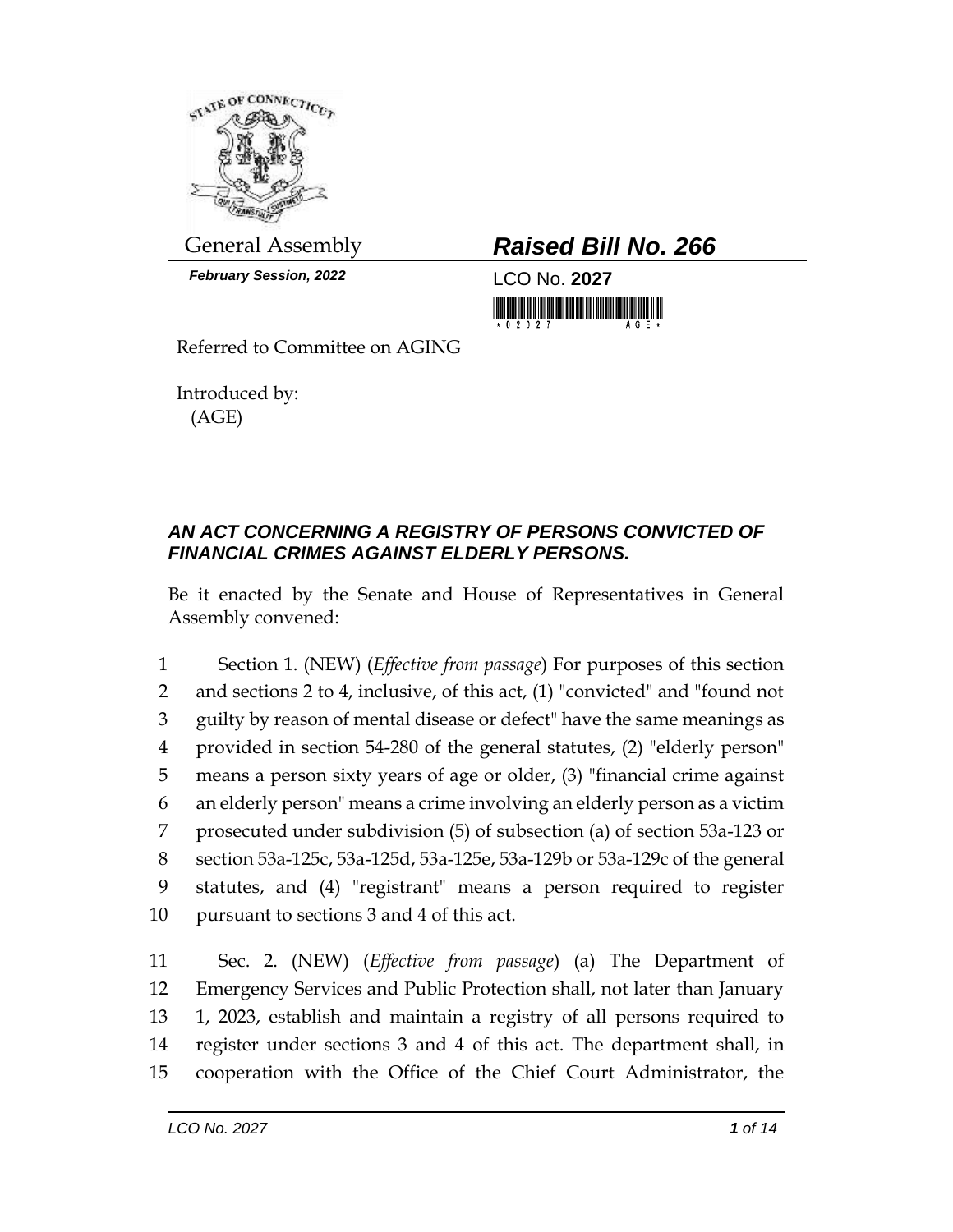Department of Correction and the Psychiatric Security Review Board, develop appropriate forms for use by persons to report registration information, including changes of address. Upon receipt of registration information, the department shall enter the information into the registry and notify the local police department or state police troop having jurisdiction where the registrant resides or plans to reside.

 (b) Upon receiving notification pursuant to section 3 of this act that a registrant has changed his or her address within the state, the Department of Emergency Services and Public Protection shall enter the information into the registry and notify the local police departments or state police troops having jurisdiction where the registrant previously resided and the jurisdiction to which the registrant has relocated. The Commissioner of Emergency Services and Public Protection shall ensure that the name and residential address of each registrant is available through the Connecticut On-Line Law Enforcement Communications Teleprocessing system. If a registrant reports a residence in another state, the department may notify the state police agency of that state or such other agency in that state that maintains registry information, if known.

 (c) The Department of Emergency Services and Public Protection may suspend the registration of any person registered under sections 3 and 4 of this act while such person is incarcerated, under civil commitment or residing outside this state. During the period that such registration is under suspension, the department may withdraw the registration information. Upon the release of the registrant from incarceration or civil commitment or resumption of residency in this state by the registrant, the department shall reinstate the registration and redistribute the registration information in accordance with subsection (b) of this section. Suspension of registration shall not affect the date of expiration of the registration obligation of the registrant under section 3 of this act.

 (d) Whenever the Commissioner of Emergency Services and Public Protection receives notice from a superior court pursuant to section 52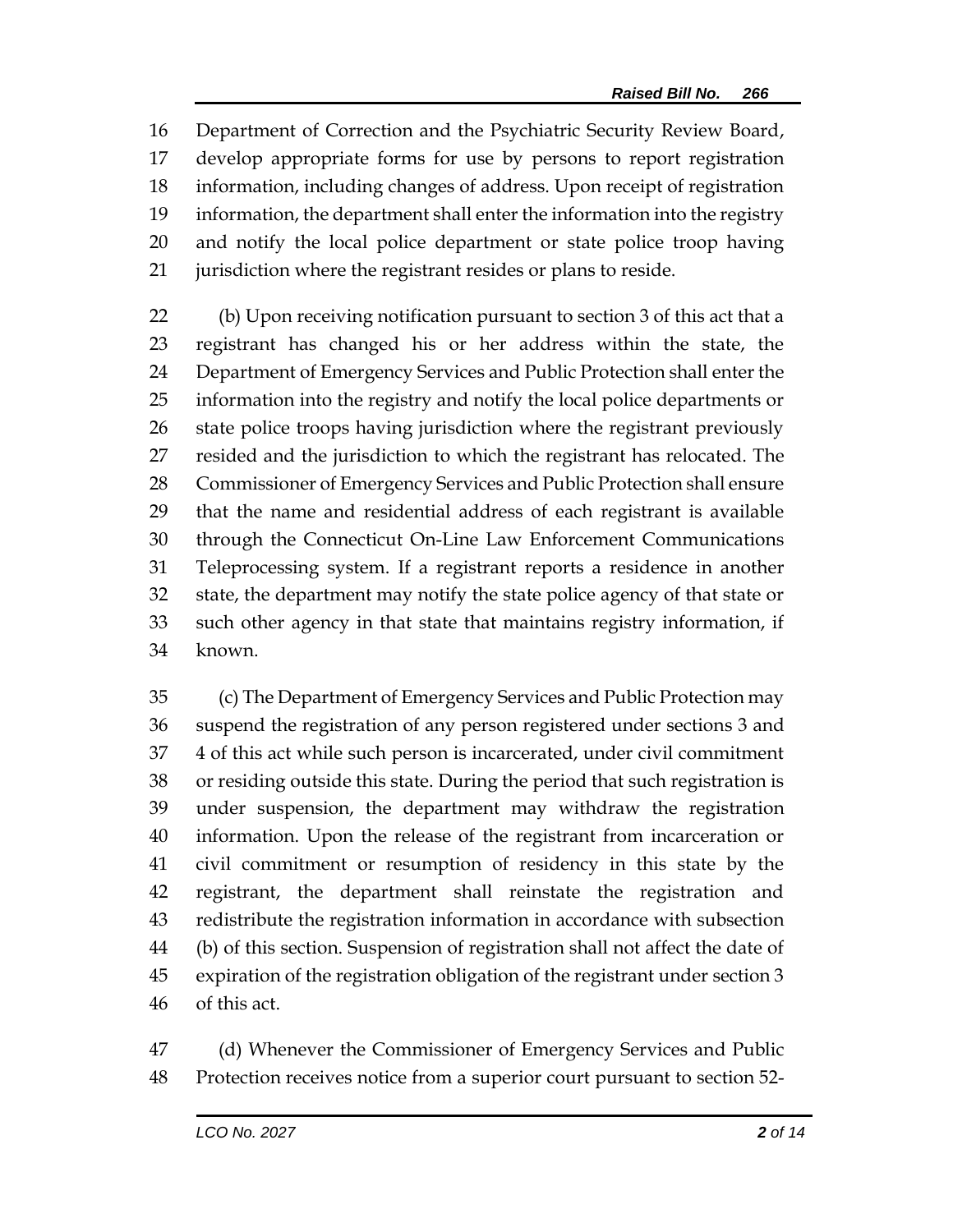11 of the general statutes, as amended by this act, or a Probate Court pursuant to section 45a-99 of the general statutes, as amended by this act, that such court has ordered the change of name of a person, and the department determines that such person is listed in the registry, the department shall revise such person's registration information accordingly.

 (e) The Commissioner of Emergency Services and Public Protection shall develop a protocol for the notification of other state agencies, the Judicial Department and the applicable local police department or state police troop whenever a person listed in the registry changes such person's name and notifies the commissioner of the new name pursuant to section 3 of this act or whenever the commissioner determines pursuant to subsection (d) of this section that a person listed in the registry has changed such person's name.

 (f) The information in the registry shall be a public record or file for the purposes of section 1-200 of the general statutes.

 (g) Not later than two business days after entering the information of a new offender in the registry, the Commissioner of Emergency Services and Public Protection shall send the registry information to the Commissioner of Public Health for inclusion in a searchable data base established pursuant to section 19a-491c of the general statutes, as amended by this act, for persons seeking to hire individuals for positions assisting elderly persons.

 Sec. 3. (NEW) (*Effective from passage*) (a) (1) Any person who has been convicted or found not guilty by reason of mental disease or defect of a financial crime against an elderly person and is released into the community on or after January 1, 2023, shall, within fourteen calendar days following such release or, if such person is in the custody of the Commissioner of Correction, at such time prior to release as the Commissioner of Correction shall direct, whether or not such person's place of residence is in this state, register in accordance with section 4 of this section. A registrant shall maintain such registration for five years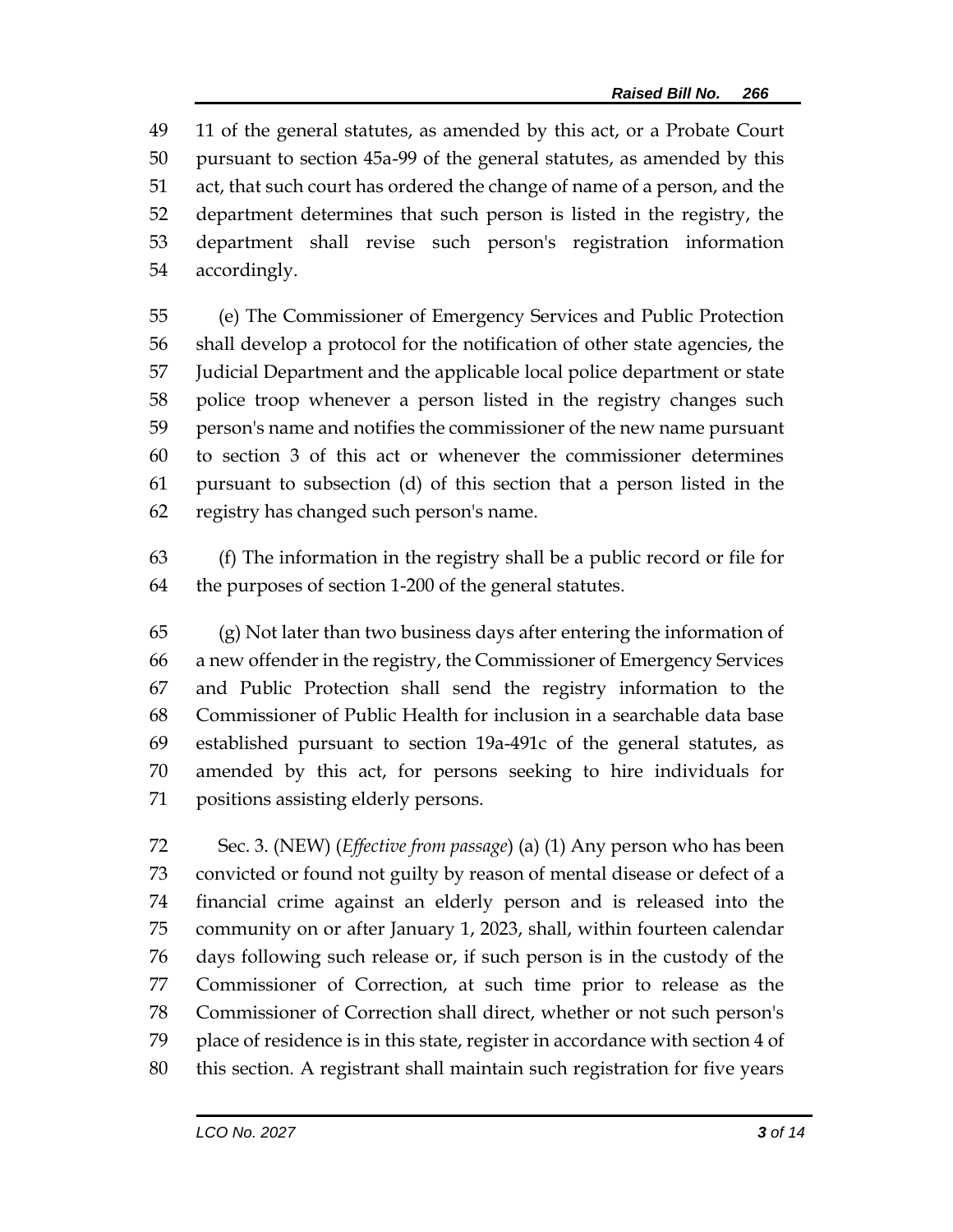from the initial date of registration.

 (2) Prior to accepting a plea of guilty or nolo contendere from a person with respect to a financial crime against an elderly person, a court shall (A) inform the person that the entry of a finding of guilty after acceptance of the plea will subject the person to the registration requirements of this section, and (B) determine that the person fully understands the consequences of the plea.

 (3) If any person who is subject to registration under this section changes such person's name, such person shall notify the Commissioner of Emergency Services and Public Protection in writing of the new name. If any person who is subject to registration under this section changes such person's address, such person shall notify the Commissioner of Emergency Services and Public Protection in writing of the new address. During such period of registration, each registrant shall complete and return any forms mailed to such registrant to verify such registrant's residential address and shall submit to the retaking of a photographic image upon request of the Commissioner of Emergency Services and Public Protection.

 (b) Any person required to register under this section shall, not later than twenty calendar days after each anniversary date of such initial registration, until the date such registration requirement expires under subdivision (1) of subsection (a) of this section, personally appear at the local police department or state police troop having jurisdiction where the registrant resides to verify and update, as appropriate, the contents of his or her registration. The local police department or state police troop, as the case may be, may defer such requirement to personally appear to a later date for good cause shown. Not later than thirty calendar days prior to such anniversary date, the Department of Emergency Services and Public Protection shall mail written notice of the personal appearance requirement of this subsection to the registrant and the local police department or state police troop having jurisdiction where the registrant resides. Not later than thirty calendar days after the anniversary date of each registrant, the local police department or state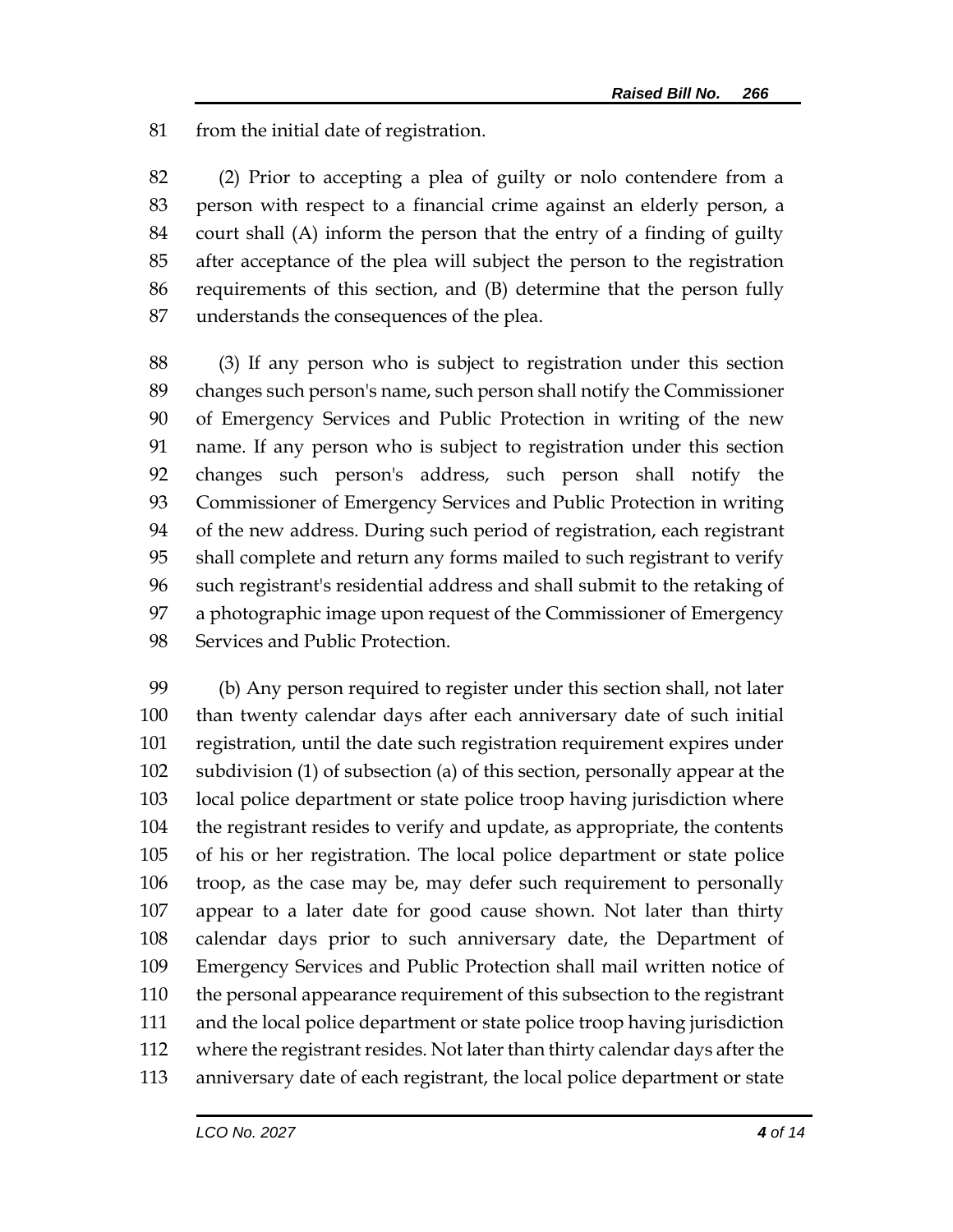police troop having jurisdiction where the registrant resides shall notify the Commissioner of Emergency Services and Public Protection, on such form as the commissioner may prescribe, (1) whether the registrant complied with the personal appearance requirement of this subsection or whether such personal appearance requirement was deferred to a later date for good cause shown, and (2) if the personal appearance requirement was deferred to a later date for good cause shown, the later date established for such personal appearance and a description of the good cause shown.

 (c) Any person subject to registration under this section who violates any provisions of subsection (a) or (b) of this section, except a violation consisting of failure to notify the Commissioner of Emergency Services and Public Protection of a change of name or address, shall be guilty of a class D felony. Any person who is subject to registration under this section who fails to notify the Commissioner of Emergency Services and Public Protection of a change of name or address not later than five business days after such change of name or address shall be guilty of a class D felony.

 Sec. 4. (NEW) (*Effective from passage*) (a) The registration information for each registrant required to register under section 3 of this act shall include:

 (1) The registrant's name, including any other name by which the offender has been legally known, and any aliases used by the registrant;

 (2) Identifying information, including, but not limited to, a physical description of the registrant;

 (3) The current residential address and electronic mail address of the registrant;

- (4) The date of conviction of the offense;
- (5) A description of the offense; and
- (6) If the registrant was sentenced to a term of incarceration for such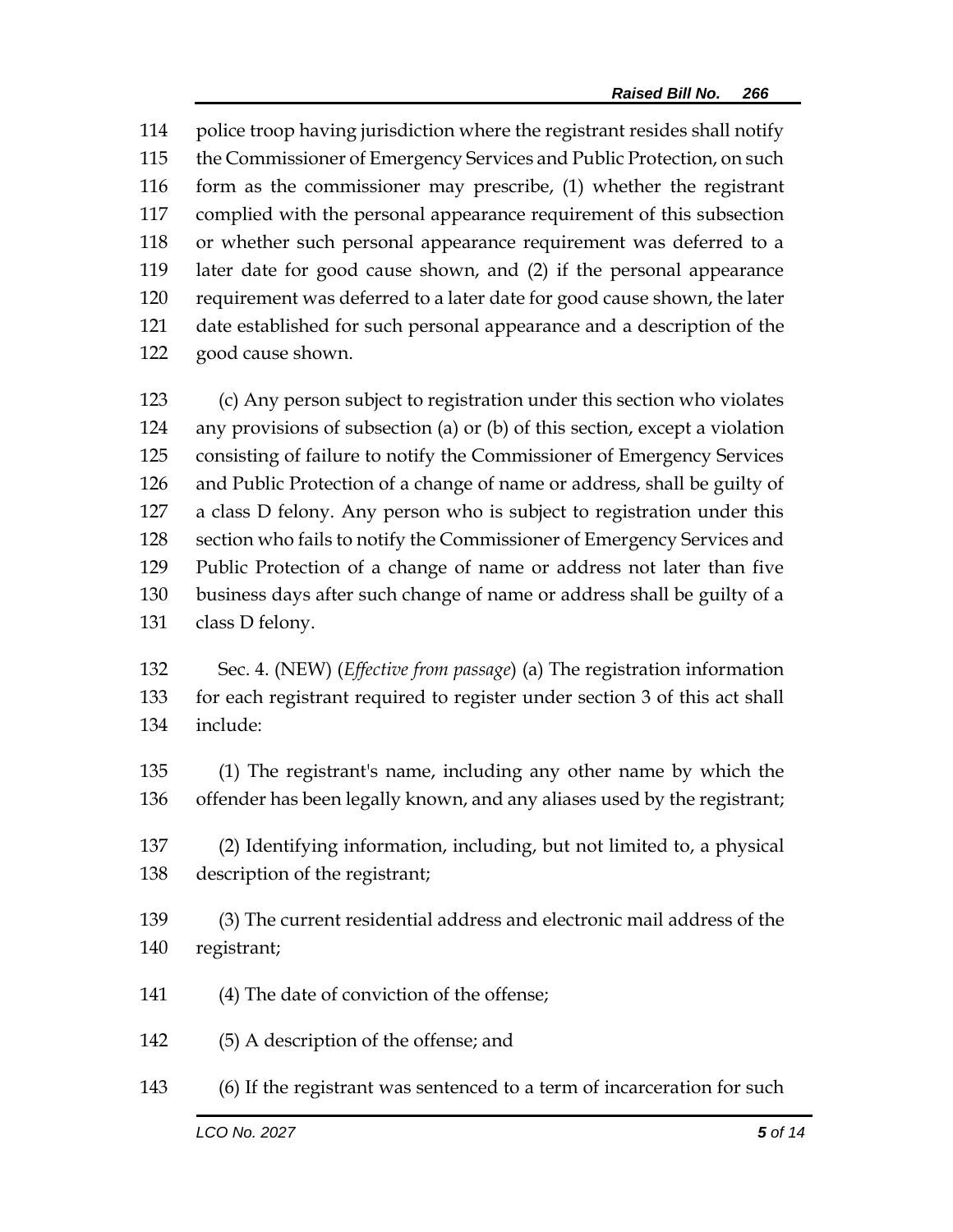offense, a portion of which was not suspended, the date the registrant was released from such incarceration.

(b) The registrant shall sign and date the registration.

 (c) At the time that the registrant appears for the purpose of registering, the Department of Emergency Services and Public Protection shall photograph the registrant and arrange for the fingerprinting of the registrant and include such photograph and a complete set of fingerprints in the registry.

 (d) The Department of Emergency Services and Public Protection may require the registrant to provide documentation to verify the contents of the registration.

 Sec. 5. Section 19a-491c of the 2022 supplement to the general statutes is repealed and the following is substituted in lieu thereof (*Effective from passage*):

(a) As used in this section:

 (1) "Criminal history and patient abuse background search" or "background search" means (A) a review of the registry of nurse's aides maintained by the Department of Public Health pursuant to section 20- 102bb, (B) checks of state and national criminal history records conducted in accordance with section 29-17a, (C) on and after January 1, 2023, a review of the registry established under section 2 of this act, and **[**(C)**]** (D) a review of any other registry specified by the Department of Public Health which the department deems necessary for the administration of a background search program.

 (2) "Direct access" means physical access to a patient or resident of a long-term care facility that affords an individual with the opportunity to commit abuse or neglect against or misappropriate the property of a patient or resident.

 (3) "Disqualifying offense" means a conviction of (A) any crime described in 42 USC 1320a-7(a)(1), (2), (3) or (4), (B) a substantiated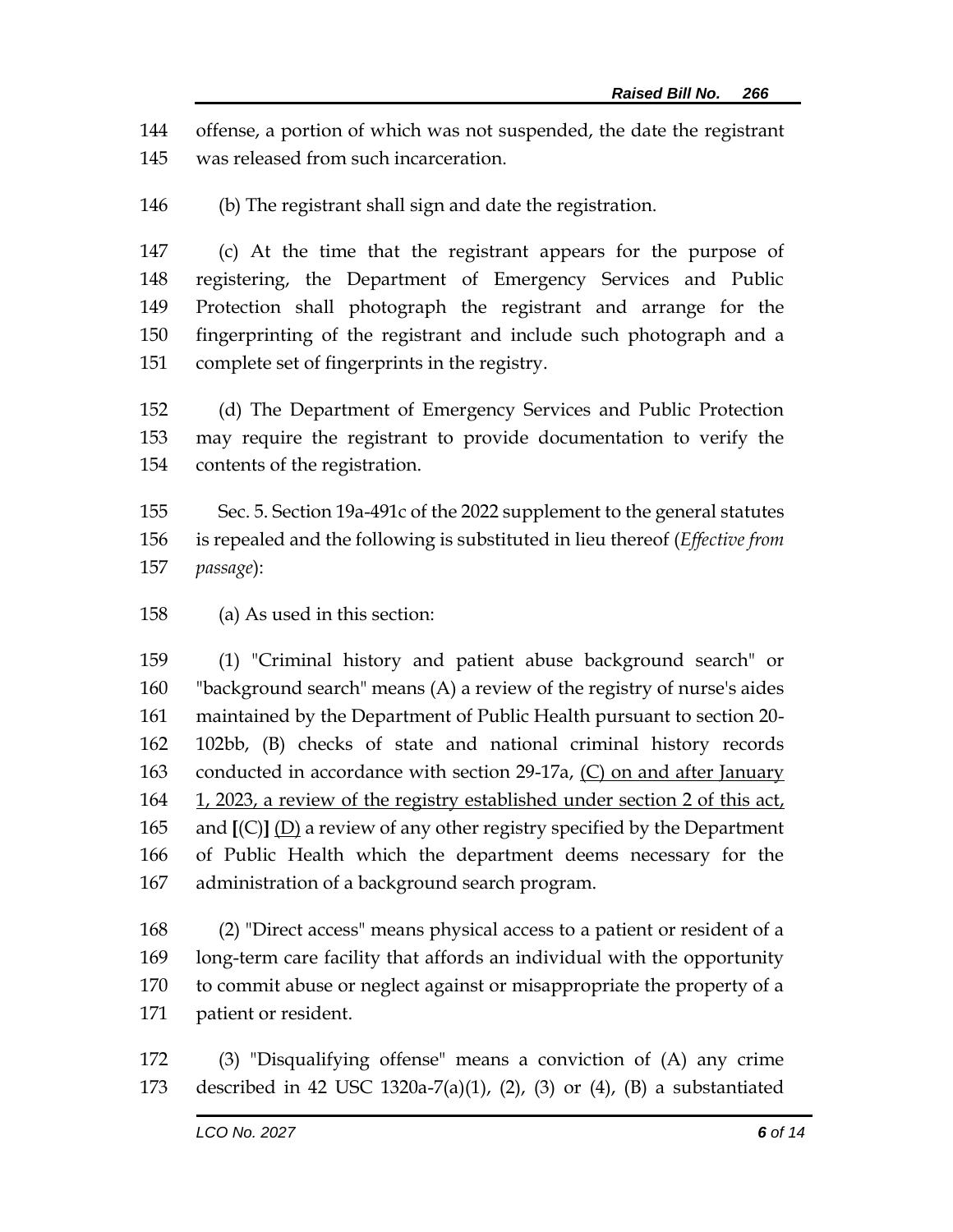finding of neglect, abuse or misappropriation of property by a state or federal agency pursuant to an investigation conducted in accordance with 42 USC 1395i-3(g)(1)(C) or 42 USC 1396r(g)(1)(C), or (C) a conviction of a financial crime against an elderly person as defined in section 1 in this act or any crime described in section 53a-59a, 53a-60b, 53a-60c, 53a-61a, 53a-321, 53a-322 or 53a-323.

 (4) "Long-term care facility" means any facility, agency or provider that is a nursing home, as defined in section 19a-521, a residential care home, as defined in section 19a-521, a home health care agency, hospice agency or home health aide agency, as defined in section 19a-490, an assisted living services agency, as defined in section 19a-490, an intermediate care facility for individuals with intellectual disabilities, as defined in 42 USC 1396d(d), except any such facility operated by a Department of Developmental Services' program subject to background checks pursuant to section 17a-227a, a chronic disease hospital, as defined in section 19a-550, or an agency providing hospice care which is licensed to provide such care by the Department of Public Health or certified to provide such care pursuant to 42 USC 1395x.

 (b) The Department of Public Health shall create and implement a criminal history and patient abuse background search program, within available appropriations, in order to facilitate the performance, processing and analysis of the criminal history and patient abuse background search of individuals who have direct access.

 (c) (1) Except as provided in subdivision (2) of this subsection, each long-term care facility, prior to extending an offer of employment to, or entering into a contract for, the provision of long-term care services with any individual who will have direct access, or prior to allowing any individual to begin volunteering at such long-term care facility when the long-term care facility reasonably expects such volunteer will regularly perform duties that are substantially similar to those of an employee with direct access, shall require that such individual submit to a background search. The Department of Public Health shall prescribe the manner by which (A) long-term care facilities perform the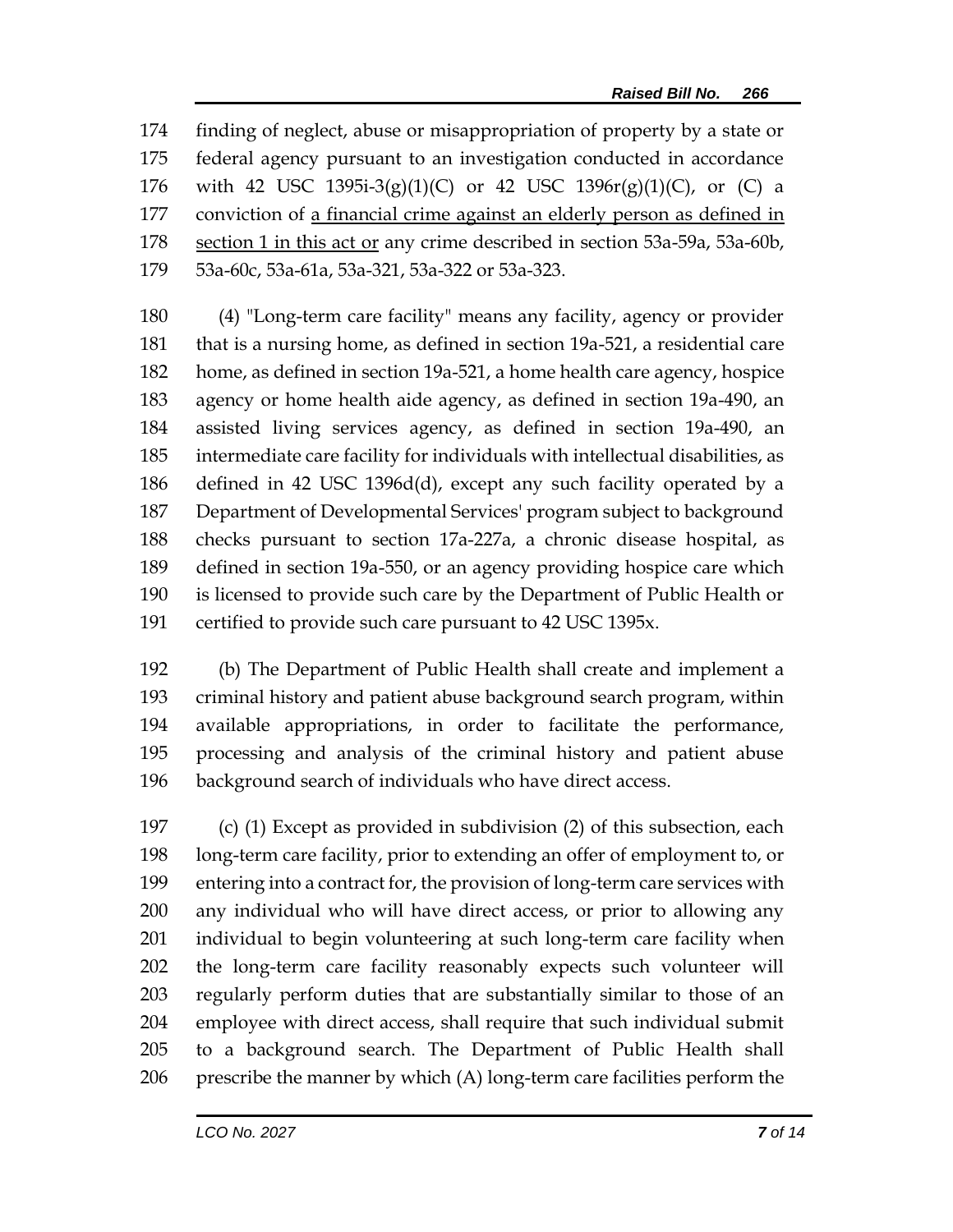review of (i) the registry of nurse's aides maintained by the department pursuant to section 20-102bb, and (ii) any other registry specified by the department, including requiring long-term care facilities to report the results of such review to the department, and (B) individuals submit to state and national criminal history records checks, including requiring the Department of Emergency Services and Public Protection to report the results of such checks to the Department of Public Health.

 (2) No long-term care facility shall be required to comply with the provisions of this subsection if (A) the individual provides evidence to the long-term care facility that such individual submitted to a background search conducted pursuant to subdivision (1) of this subsection not more than three years immediately preceding the date such individual applies for employment, seeks to enter into a contract or begins volunteering with the long-term care facility and that the prior background search confirmed that the individual did not have a disqualifying offense, or (B) the commissioner determines the need to temporarily suspend the requirements of this subsection in the event of an emergency or significant disruption. The commissioner shall inform the long-term care facility when the commissioner has suspended the requirements of this subsection pursuant to subparagraph (B) of this subdivision and when such suspension is rescinded.

228 (d) (1) The Department of Public Health shall review all reports provided to the department pursuant to subsection (c) of this section. If any such report contains evidence indicating that an individual has a disqualifying offense, the department shall provide notice to the individual and the long-term care facility indicating the disqualifying offense and providing the individual with the opportunity to file a request for a waiver pursuant to subdivisions (2) and (3) of this subsection.

 (2) An individual may file a written request for a waiver with the department not later than thirty days after the date the department mails notice to the individual pursuant to subdivision (1) of this subsection. The department shall mail a written determination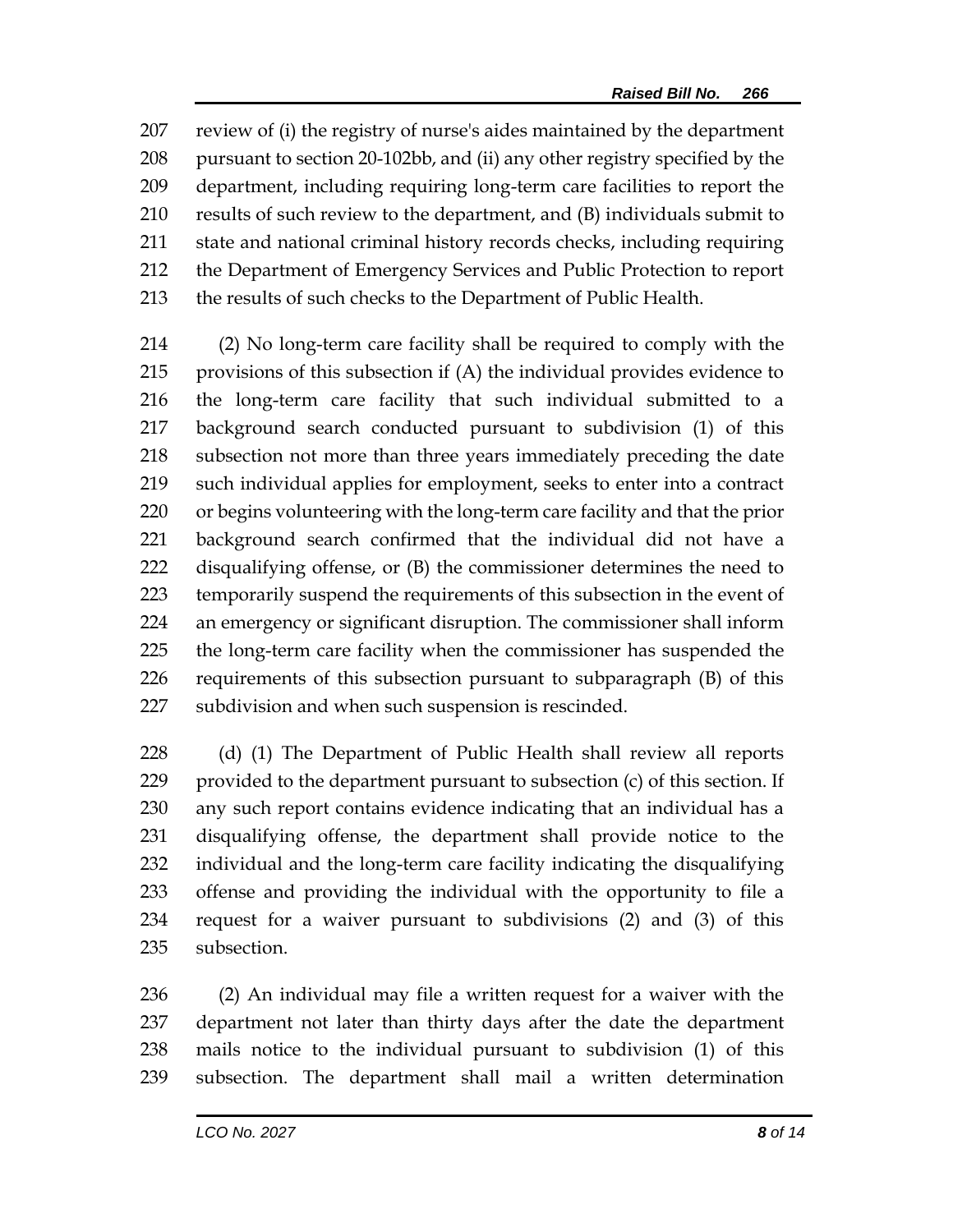indicating whether the department shall grant a waiver pursuant to subdivision (3) of this subsection not later than fifteen business days after the department receives the written request from the individual, except that said time period shall not apply to any request for a waiver in which an individual challenges the accuracy of the information obtained from the background search.

 (3) The department may grant a waiver from the provisions of subsection (e) of this section to an individual who identifies mitigating circumstances surrounding the disqualifying offense, including (A) inaccuracy in the information obtained from the background search, (B) lack of a relationship between the disqualifying offense and the position for which the individual has applied, (C) evidence that the individual has pursued or achieved rehabilitation with regard to the disqualifying offense, or (D) that substantial time has elapsed since committing the disqualifying offense. The department and its employees shall be immune from liability, civil or criminal, that might otherwise be incurred or imposed, for good faith conduct in granting waivers pursuant to this subdivision.

 (4) After completing a review pursuant to subdivision (1) of this subsection, the department shall notify in writing the long-term care facility to which the individual has applied for employment or with which the individual seeks to enter into a contract or volunteer (A) of any disqualifying offense and any information the individual provided to the department regarding mitigating circumstances surrounding such offense, or of the lack of a disqualifying offense, and (B) whether the department granted a waiver pursuant to subdivision (3) of this subsection.

 (e) Notwithstanding the provisions of section 46a-80, no long-term care facility shall employ an individual required to submit to a background search, contract with any such individual to provide long- term care services or allow such individual to volunteer if the long-term care facility receives notice from the department that the individual has a disqualifying offense in the individual's background search and the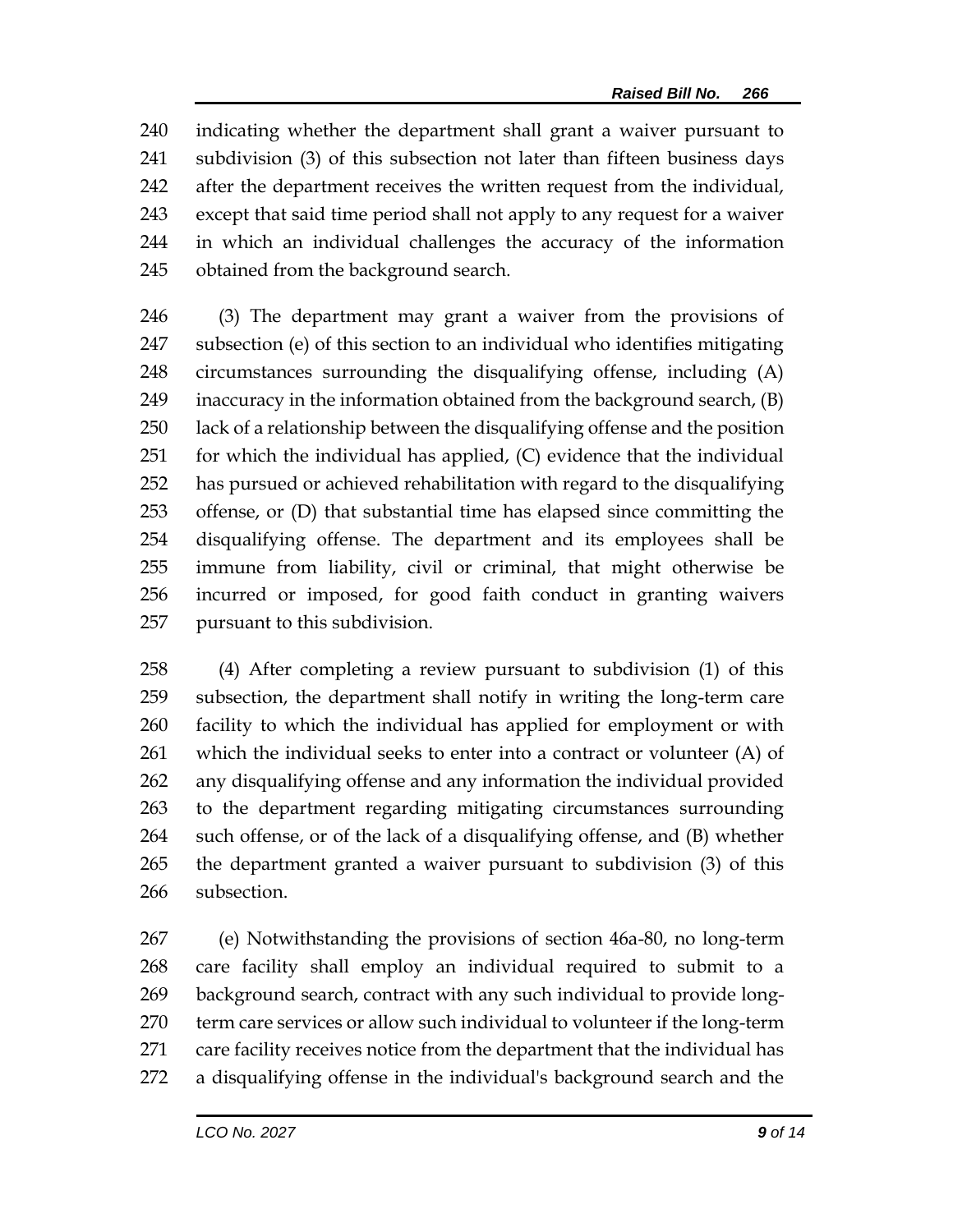department has not granted a waiver pursuant to subdivision (3) of subsection (d) of this section. A long-term care facility may, but is not obligated to, employ, enter into a contract with or allow to volunteer an individual who was granted a waiver pursuant to said subdivision (3).

 (f) (1) Except as provided in subdivision (2) of this subsection, a long-278 term care facility shall not employ, enter into a contract with or allow to volunteer any individual required to submit to a background search until the long-term care facility receives notice from the Department of Public Health pursuant to subdivision (4) of subsection (d) of this section.

 (2) A long-term care facility may employ, enter into a contract with or allow to volunteer an individual required to submit to a background search on a conditional basis before the long-term care facility receives notice from the department that such individual does not have a disqualifying offense, provided: (A) The employment or contractual or volunteer period on a conditional basis shall last not more than sixty days, except the sixty-day time period may be extended by the department to allow for the filing and consideration of written request for a waiver of a disqualifying offense filed by an individual pursuant to subsection (d) of this section, (B) the long-term care facility has begun the review required under subsection (c) of this section and the individual has submitted to checks pursuant to subsection (c) of this section, (C) the individual is subject to direct, on-site supervision during the course of such conditional employment or contractual or volunteer period, and (D) the individual, in a signed statement (i) affirms that the individual has not committed a disqualifying offense, and (ii) acknowledges that a disqualifying offense reported in the background search required by subsection (c) of this section shall constitute good cause for termination and a long-term care facility may terminate the individual if a disqualifying offense is reported in said background search.

 (g) **[**Records**]** Except as provided in subsection (i) of this section, records and information with respect to any individual that are obtained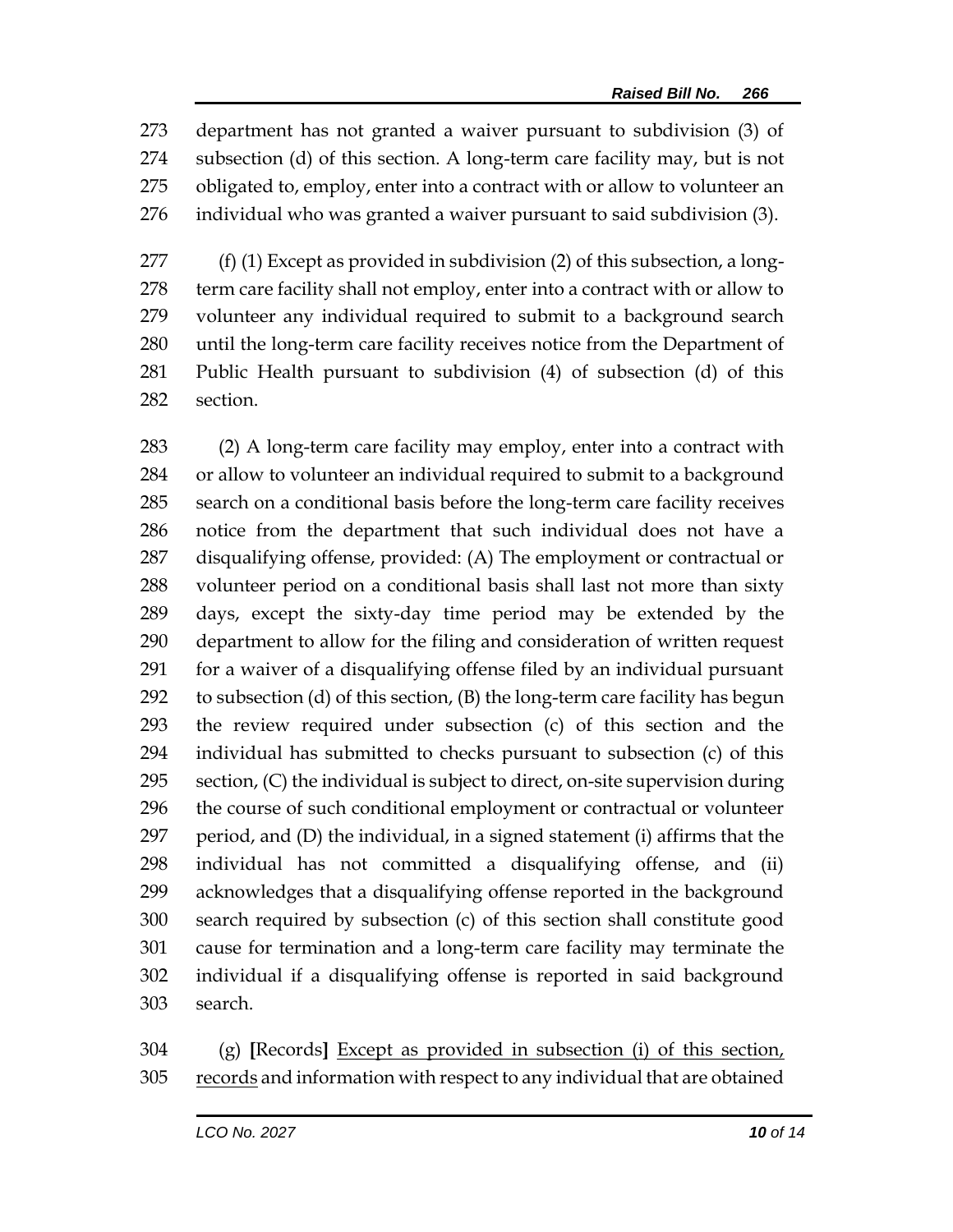by the department pursuant to this section shall not be subject to disclosure under section 1-210.

 (h) On and after January 1, 2023, the Department of Public Health shall include in the background search program the names, last- known addresses and information on the offenses of persons who have registered with the Commissioner of Emergency Services and Public Protection pursuant to sections 3 and 4 of this act.

 (i) On and after February 1, 2023, the Department of Public Health shall include on the department's Internet web site a link to the background search program that allows the public to search the program by name of a person. The listing will show such person's last- known address, convictions or other disciplinary actions taken and a general description of offenses committed by the person.

 **[**(h)**]** (j) The department shall adopt regulations, in accordance with the provisions of chapter 54, to implement the provisions of this section. The department may implement policies and procedures consistent with the provisions of this section while in the process of adopting such policies and procedures as regulation, provided notice of intention to adopt regulations is **[**printed in the Connecticut Law Journal**]** posted on 325 the eRegulations System not later than twenty days after the date of implementation. Such policies and procedures shall be valid until the time final regulations are effective.

 Sec. 6. Section 45a-99 of the general statutes is repealed and the following is substituted in lieu thereof (*Effective from passage*):

 (a) The courts of probate shall have concurrent jurisdiction with the 331 Superior Court, as provided in section 52-11, as amended by this act, to grant a change of name, except a change of name granted in accordance with subsection (a) of section 46b-63, except that no court of probate may issue an order or otherwise allow for the change of name of a person who is required to register with the Commissioner of Emergency Services and Public Protection as a sexual offender, **[**or**]** as an offender convicted of committing a crime with a deadly weapon or as an offender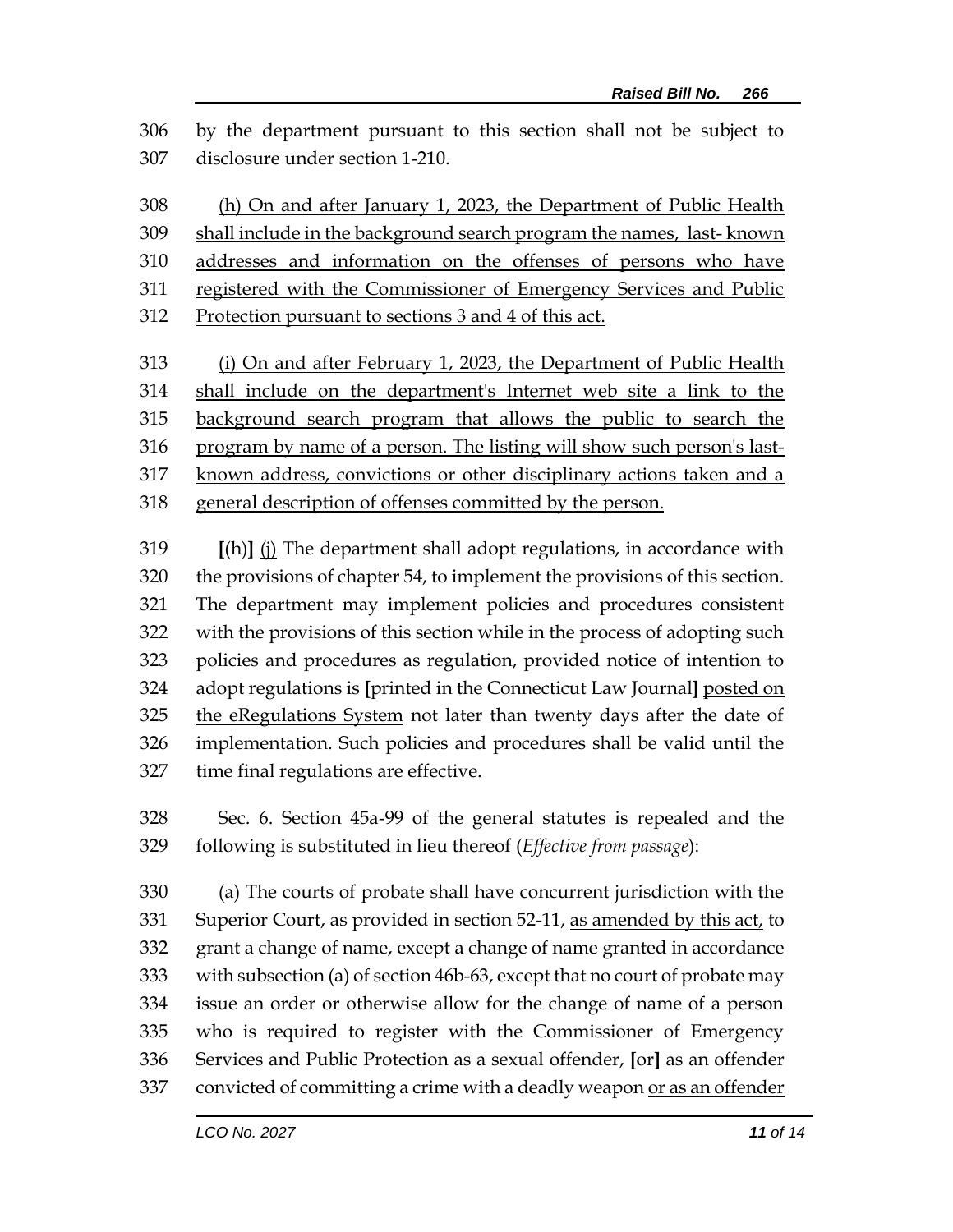convicted of committing a financial crime against an elderly person as defined in section 1 of this act unless such person complies with the requirements of subdivision (1) of subsection (b) of this section.

 (b) (1) Any person who is required to register with the Commissioner of Emergency Services and Public Protection as a sexual offender, **[**or**]** as an offender convicted of committing a crime with a deadly weapon or as an offender convicted of committing a financial crime against an 345 elderly person who files an application with the Court of Probate for a change of name shall (A) prior to filing such application, notify the Commissioner of Emergency Services and Public Protection, on such form as the commissioner may prescribe, that the person intends to file an application for a change of name, indicating the change of name sought, and (B) include with such application a sworn statement that such change of name is not being sought for the purpose of avoiding the legal consequences of a criminal conviction, including, but not limited to, a criminal conviction that requires such person to register as a sexual offender, **[**or**]** as an offender convicted of committing a crime with a deadly weapon or as an offender convicted of committing a financial crime against an elderly person.

 (2) The Commissioner of Emergency Services and Public Protection shall have standing to challenge such person's application for a change of name in the court of probate where such change of name is sought. The commissioner shall challenge the change of name through the Attorney General. The court of probate may deny such person's application for a change of name if the court finds, by a preponderance of the evidence, that the person is applying for such change of name for the purpose of avoiding the legal consequences of a criminal conviction.

 (c) Whenever the court, pursuant to this section, orders a change of name of a person, the court shall notify the Commissioner of Emergency Services and Public Protection of the issuance of such order if the court finds that such person is listed in the registry established and maintained pursuant to section 54-257, **[**or**]** in the registry established 370 and maintained pursuant to section 54-280 or, on and after January 1,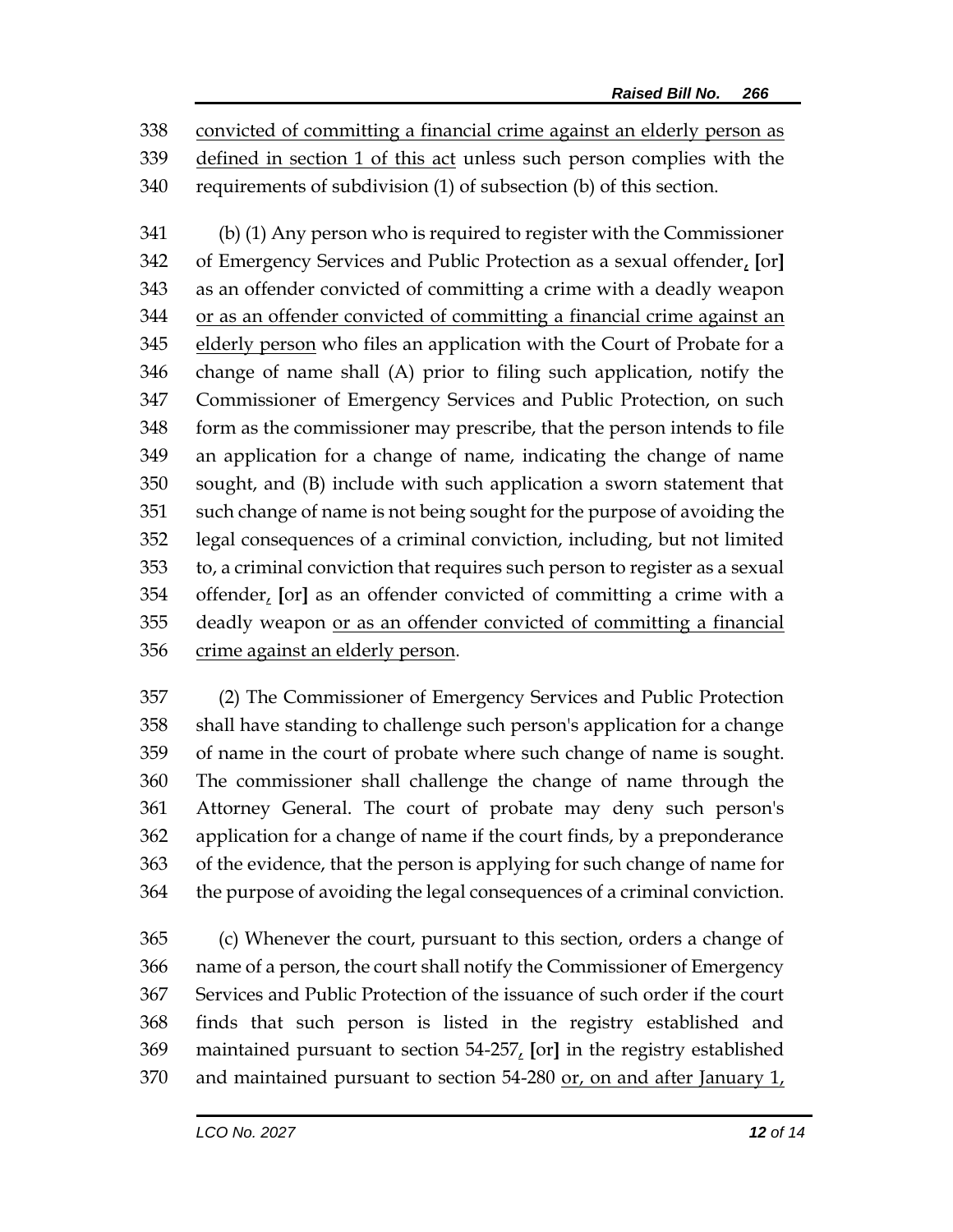2023, in the registry established and maintained pursuant to section 2 of this act.

 Sec. 7. Section 52-11 of the general statutes is repealed and the following is substituted in lieu thereof (*Effective from passage*):

 (a) The superior court in each judicial district shall have jurisdiction of complaints praying for a change of name, brought by any person residing in the judicial district, and may change the name of the complainant, who shall thereafter be known by the name prescribed by said court in its decree, except that no superior court may issue an order or otherwise allow for the change of name of a person who is required to register with the Commissioner of Emergency Services and Public Protection as a sexual offender, **[**or**]** as an offender convicted of committing a crime with a deadly weapon or as an offender convicted of committing a financial crime against an elderly person as defined in 385 section 1 of this act unless such person complies with the requirements of subdivision (1) of subsection (b) of this section.

 (b) (1) Any person who is required to register with the Commissioner of Emergency Services and Public Protection as a sexual offender, **[**or**]** as an offender convicted of committing a crime with a deadly weapon or as an offender convicted of committing a financial crime against an elderly person who files an application with the **[**Superior Court**]** 392 superior court for a change of name shall (A) prior to filing such application, notify the Commissioner of Emergency Services and Public Protection, on such form as the commissioner may prescribe, that the person intends to file an application for a change of name, indicating the change of name sought, and (B) include with such application a sworn statement that such change of name is not being sought for the purpose of avoiding the legal consequences of a criminal conviction, including, but not limited to, a criminal conviction that requires such person to register as a sexual offender, **[**or**]** as an offender convicted of committing a crime with a deadly weapon or as an offender convicted of committing a financial crime against an elderly person.